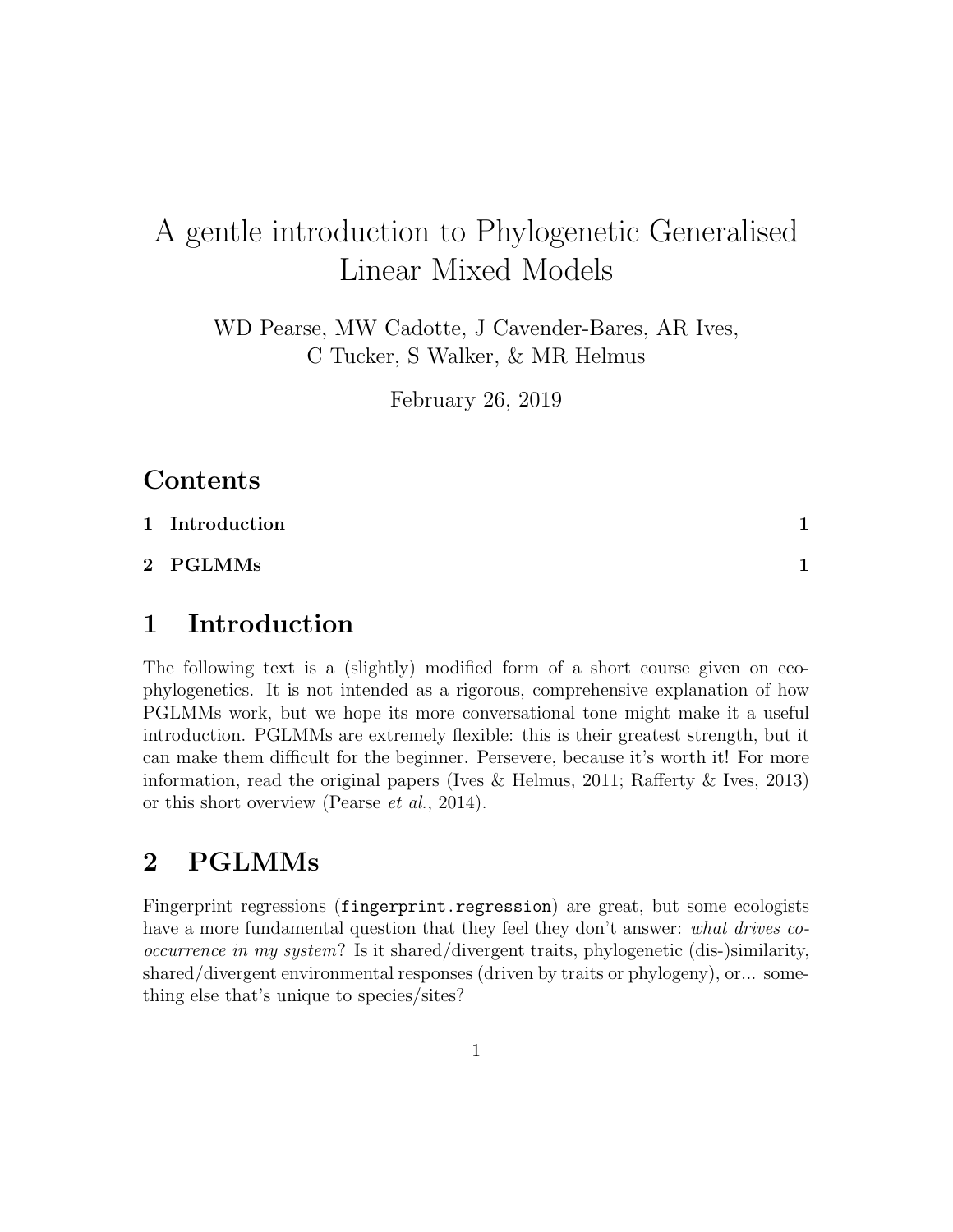A Phylogenetic Generalised Linear Mixed Model (PGLMM) is one way of answering that question. It's, quite literally, just a regression where you ask predict species' presence/absence/abundance at sites. What makes it difficult to wrap your head around are the *random effects*, which incorporate species' traits, environmental conditions, species' phylogenetic relatedness, and species' responses to environmental conditions (as a function of traits and phylogeny).

Let's step through a simple example of how to simulate some data under PGLMM, and then you can try and fit it to your own data. Be careful not to try this with the mammal dataset from earlier as-is; PGLMMs can take a very long time to fit with large datasets...

```
nspp <- 15
nsite <-10env <- 1:nsite
env <- as.numeric(scale(env))
```
Nothing too scary. We say how many species and sites we want to simulate, then setup a (scaled) linear environmental gradient.

```
require(pez)
require(ape)
phy <- rcoal(n=nspp)
Vphy \leftarrow vcv(phy)
Vphy \leftarrow Vphy/(det(Vphy)<sup>^</sup>(1/nspp))
```
For some reason, this part seems to scare the living daylights out of people, but it really shouldn't. First step: simulate a phylogeny. Second step: calculate the Variance Co-Variance (VCV) matrix of that phylogeny, which is just the branch length seperating species. Third step: standardise that VCV matrix. More species tends to mean larger phylogenetic distances, so we have to standardise the VCV to make the next few steps work in the same way across all phylogenies. It's like standardising variables in a regression (e.g., like we did for the environmental gradient)—it keeps the effect sizes constant.

The determinant (det) popping up is probably what is so scary, so we're now going to explain what it is. If you don't care then (maybe) good for you and just skip this. In maths, you can turn essentially any matrix into a shape in multiple dimensions - a 2-by-2 matrix defines a parallelogram (each 'side' of the matrix is a 'side' of the parallelogram), 3-by-3 becomes a cuboid-like thing, etc. The determinant is simply the area/volume of that shape. So, by dividing all the elements of the matrix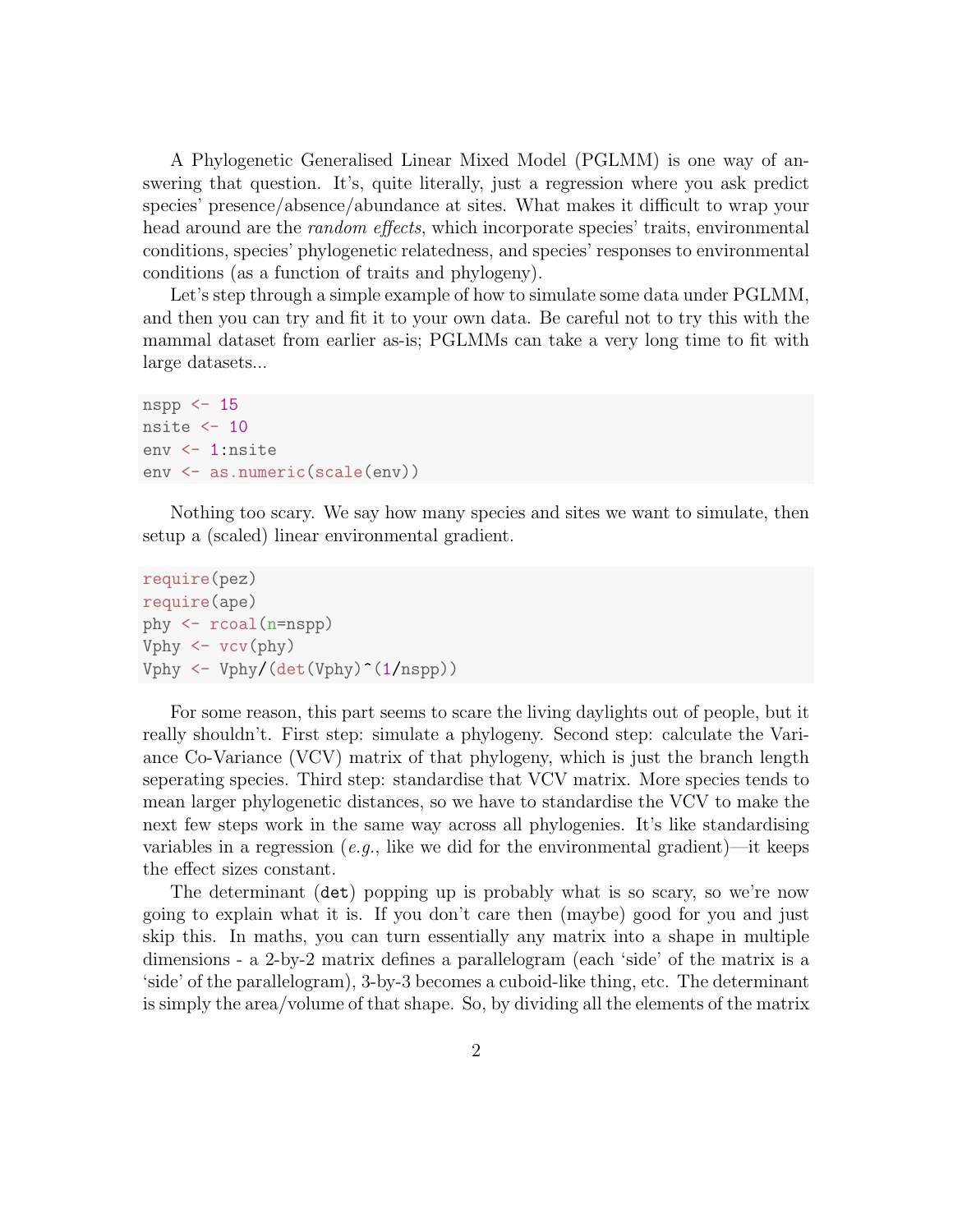by the matrix's 'volume', we standardise all the elements to account for the size of it. But wait! If the determinant is an area/volume, and all the elements are simply distances, then we have a unit problem - the VCV is distances (one dimension, e.g., years) yet the determinant is an area/volume (many dimensions, e.g.,  $years^3$ ). So we put the determinant to the power of  $\frac{1}{n.\text{spp}}$  so that the units match  $(e.g., \frac{years}{((years)^3)})$  $\overline{((years^3)(\frac{1}{3}))}$ is the same as  $\frac{years}{years}$ ).

 $iD \leftarrow t(chol(Vphy))$ intercept  $\leq -1$  10 %\*% rnorm(nspp) slope  $\leq$  iD  $\frac{1}{2}$   $\frac{1}{2}$   $\frac{1}{2}$   $\frac{1}{2}$   $\frac{1}{2}$   $\frac{1}{2}$   $\frac{1}{2}$   $\frac{1}{2}$   $\frac{1}{2}$   $\frac{1}{2}$   $\frac{1}{2}$   $\frac{1}{2}$   $\frac{1}{2}$   $\frac{1}{2}$   $\frac{1}{2}$   $\frac{1}{2}$   $\frac{1}{2}$   $\frac{1}{2}$   $\frac{1}{2}$   $\frac{1}{2}$   $\frac{1}{$ 

Now we must simulate set the parameters (rules) that determine how species are distributed throughout our ecosystem. First: the VCV has repeated elements across the 'diagonal' (i.e., the distance from species A to B is the same as B to A), so set all those repeated elements to 0 to avoid double-counting. This is called Cholesky decomposition; we then flip the matrix round ('transpose' it) to allow for matrixmagic in the next step. Second and third: we want to simulate species' presences and absences along the environmental gradient, which means we need an intercept and slope that determines presence/absence along the gradient for each species. Draw some random numbers, then multiply them by the transformed matrix from step one, to get single intercepts and slopes for each species where close relatives have similar values. The Cholesky decomposition, combined with the magic of matrix multiplication, assures this. Note that you could play around with the variance et al. on the random draw to set up different kinds of relationships...

```
prob <- rep(intercept, each=nsite)
prob <- prob + rep(slope, each=nsite) * rep(env, nspp)
prob <- prob + rnorm(nspp*nsite)
pres <- rbinom(length(prob), size=1, prob=exp(prob)/(1+exp(prob)))
```
Now we have to figure out the probabilities of species being in each community. First: add all the intercepts of the probabilities of being in a site. Second: add to the intercept the slope of each species' relationship multiplied by the environmental value in that site. Third: add some error to that relationship. Fourth: randomly draw presence (1) and absence (0) on the basis of a logit for each species in each site on the basis of the probabilities we've created. The use of rep might seem a bit weird, so print it out and check it by eye if you're confused.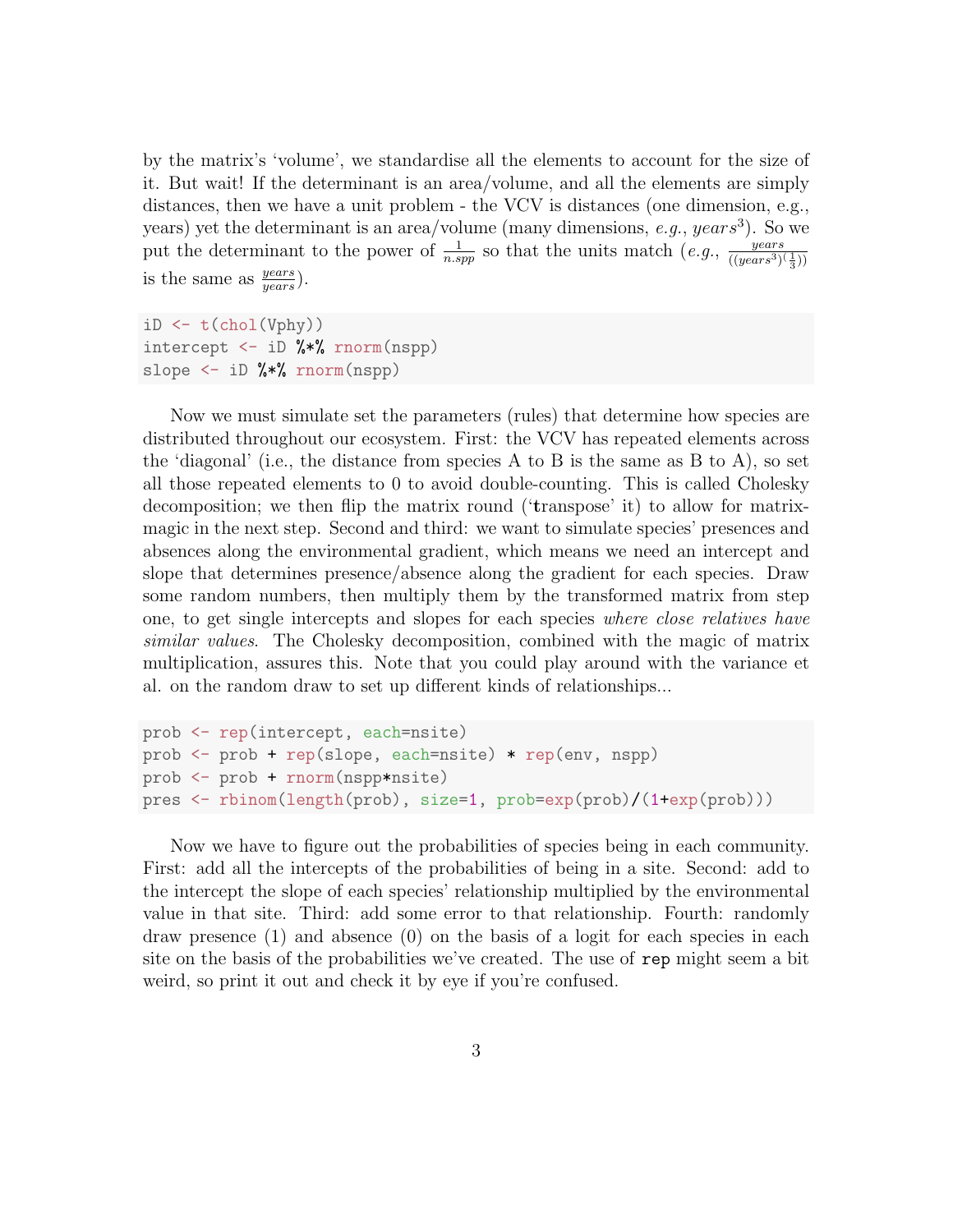```
site <- factor(rep(1:nsite, nspp))
species <- factor(rep(1:nspp, each=nsite))
env <- rep(env, nspp)
```
This final step is important, and getting it right is all the more important because the PGLMM function is written rather oddly. The *site* and *species* variable must be a factors. You will get what seem like odd error messages if the lengths of all your data points do not match up; bear in mind that a 'non-conformable argument', in maths, is something that's the wrong length. This is PGLMM's way of saying something like "you've given me ten sites and ten species, but only fifty pieces of data".

```
r.intercept.spp.indep \le - list(1, sp = species, covar = diag(nspp))
r.intercept.spp.phy \le list(1, sp = species, covar = Vphy)
r.slope.spp.indep <- list(env, sp = species, covar = diag(nspp))
r.slope.spp.phy <- list(env, sp = species, covar = Vphy)
r.site \leftarrow list(1, site = site, covar = diag(nsite))rnd.effects <- list(r.intercept.spp.indep, r.intercept.spp.phy, r.slope.spp.indep, r.
```
Now we can finally take advantage of the power of PGLMM - we can set whatever kind of model we want. In this case it's a simple one - random effects for the intercept and slope, either for each species independently or allowing for phylogenetic covariation. I make one last one for the sites, and merge them all together in one big list. We can now test whether environment has an effect (the slope), whether species have different overall means (the intercepts), whether phylogeny plays a role, and control for site-level differences in abundance. You can specify anything you want in these random effects - some people have put space, others time, and in the paper in your reading list there's an example of traits.

```
model <- communityPGLMM(pres \tilde{ } env, family = "binomial", sp = species, site = site, r
communityPGLMM.binary.LRT(model, re.number = 1)
## $LR
## [1] -1.933817e-05
##
## $df
## [1] 1
##
```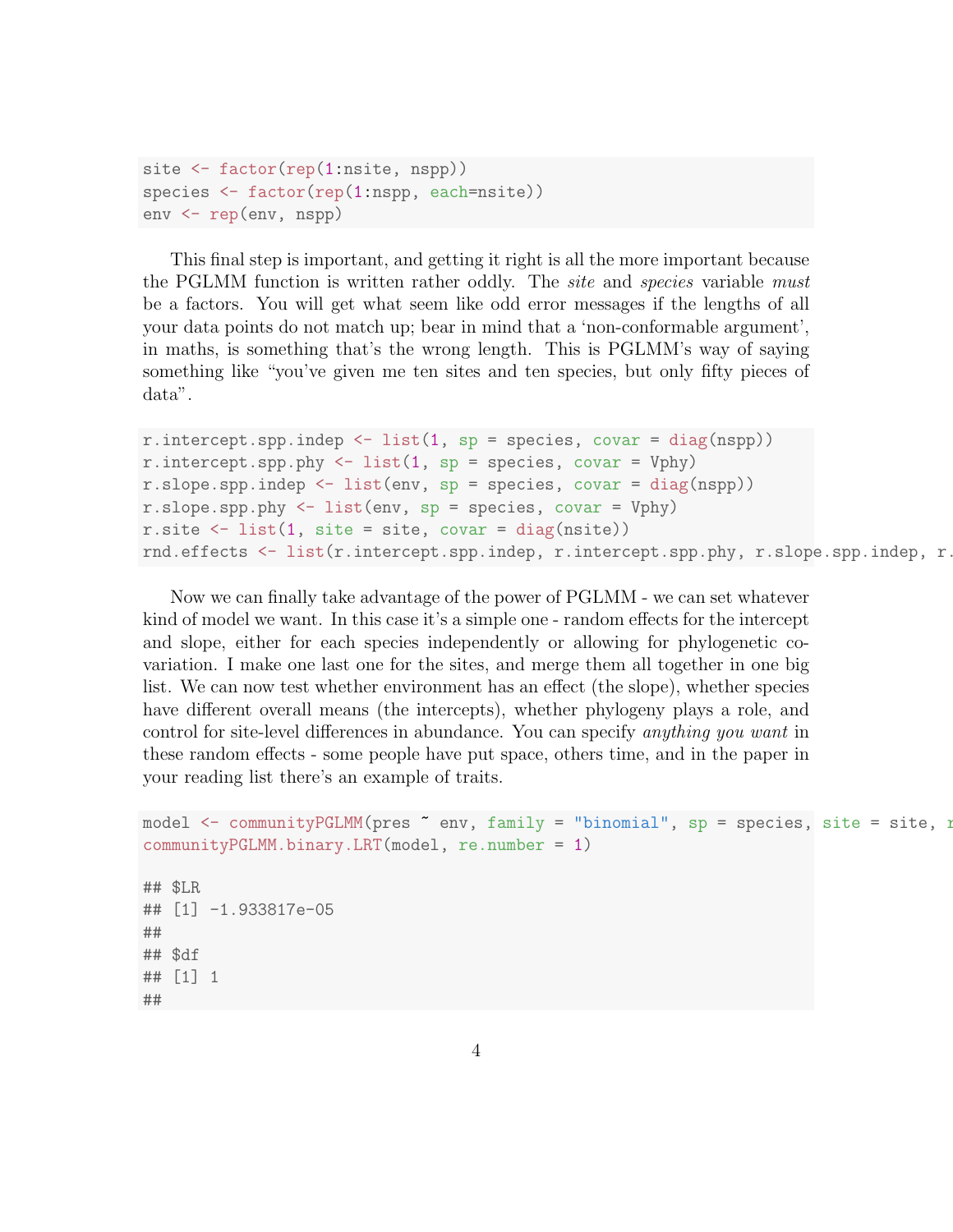```
## $Pr
## [1] 0.5
communityPGLMM.binary.LRT(model, re.number = 2)
## $LR
## [1] 7.623575
##
## $df
## [1] 1
##
## $Pr
## [1] 4.715946e-05
```
Now we fit the model! We can check the significances of each of the random effect structures as shown. Note that we're using random effects because, were we to estimate fixed effects, we'd be estimating at least 20 parameters, which is way too many for 100 data points. Of course, not everyone likes random effects, and many people don't like testing for their significance... Search out the 'glmm wiki' online for more details.

We went through all that simulation because it's important to see that PGLMM is "nothing more" than a fancy way of regressing presence/absence of species against environmental variables and traits. Look at the simplicity of the formula (presence environment), and the simplicity of the model we used to simulate the data (a slope over an environmental gradient). You'll also be pleased to note that there's a simple wrapper for all this, so when you're working with real data you can just use as.data.frame on a comparative.comm object to automatically create all the variables you need. Of course, it won't create the random effects for you - because that's the fun bit where you get to decide what questions you want to answer!

## References

- <span id="page-4-0"></span>Ives, A.R. & Helmus, M.R. (2011) Generalized linear mixed models for phylogenetic analyses of community structure Ecological Monographs 81, 511–525.
- <span id="page-4-1"></span>Pearse, W.D., Cavender-Bares, J., Puvis, A. & Helmus, M.R. (2014) Metrics and models of community phylogenetics. Modern Phylogenetic Comparative Methods